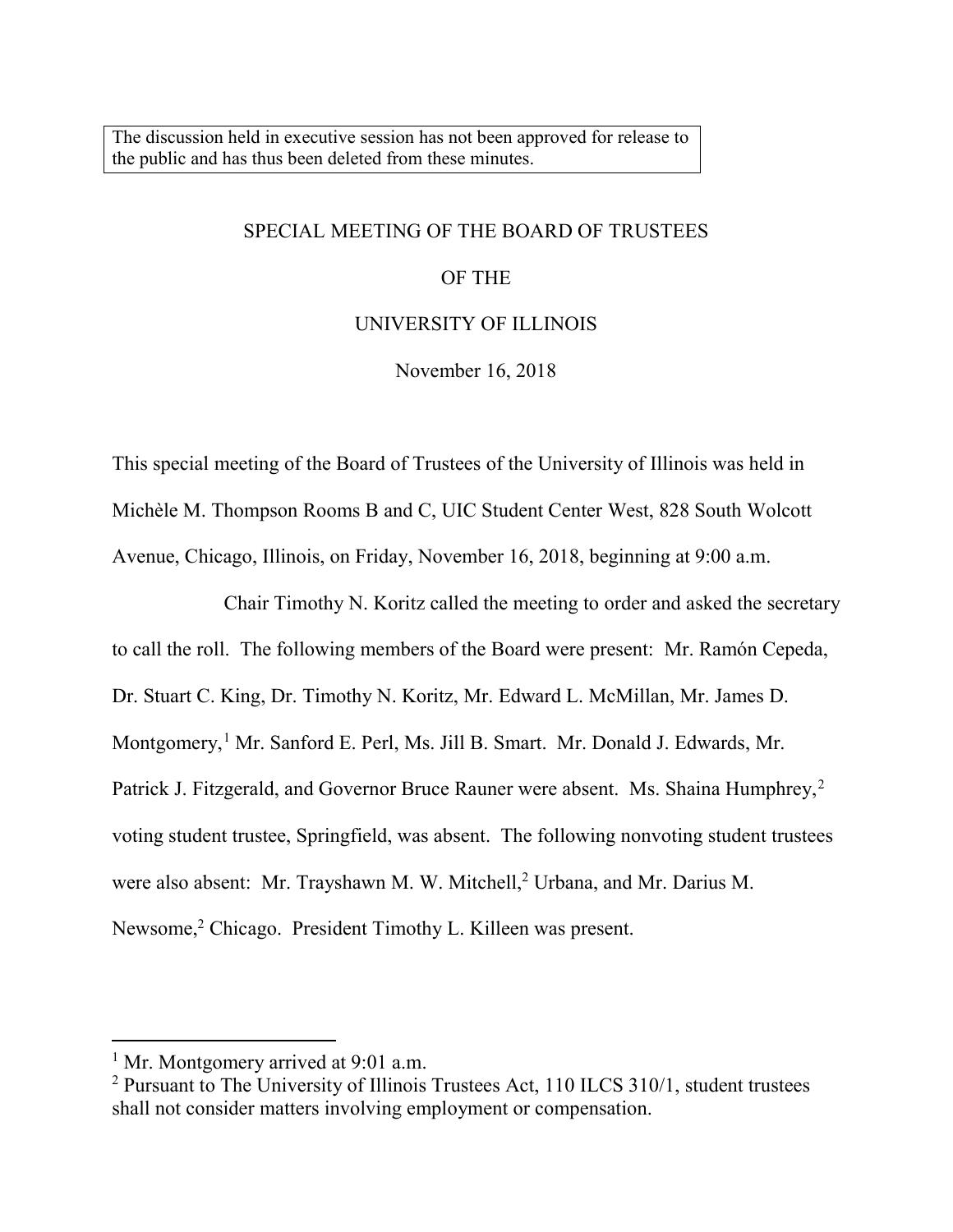Also present were Mr. Thomas R. Bearrows, University counsel; Ms. Dedra M. Williams, secretary of the Board of Trustees and of the University; Ms. C. Ellen Foran, associate secretary.

### MOTION FOR EXECUTIVE SESSION

At 9:01 a.m., Dr. Koritz stated: "A motion is now in order to hold an executive session to consider University employment or appointment-related matters."

On motion of Dr. King, seconded by Ms. Smart, this motion was approved. There were no "nay" votes.

# EXECUTIVE SESSION

# **Material redacted pursuant to the Illinois Open Meetings Act (5 ILCS 120/2.06d)**

# EXECUTIVE SESSION ADJOURNED

The executive session adjourned at 1:22 p.m.

## REGULAR MEETING RESUMED

The meeting resumed at 1:23 p.m., with all Board members previously recorded as being present in attendance.

## MOTION TO ADJOURN